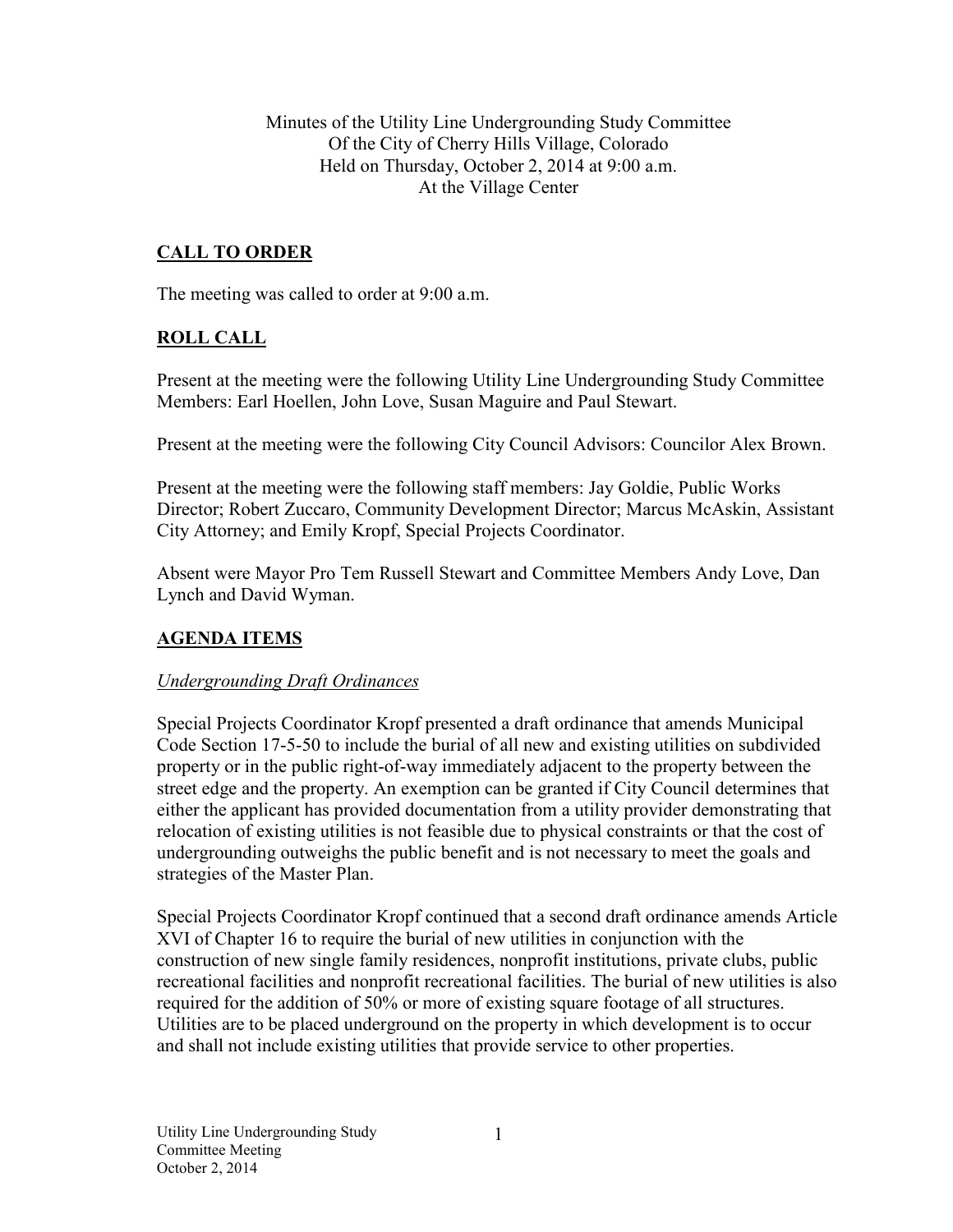Committee Member Hoellen suggested changing "feasible" to "possible" in the subdivision ordinance because it would be more difficult to prove.

Committee Member John Love asked if the Committee wants to include a hard and fast number for the exemption in the subdivision ordinance regarding cost.

Committee Member Hoellen replied that it depends on the City's position in regards to driving home the goal of undergrounding.

Community Development Director Zuccaro stated that the reference to the Master Plan enforces the goal of undergrounding.

Councilor Brown stated that it could be beneficial to avoid a concrete number in order to give City Council the ability to decide on a case-by-case basis.

Committee Member John Love suggested adding "acceptable to the City" to the documentation provided by the applicant for the exemption in the subdivision ordinance regarding physical limitations. This would ensure that the City is able to determine if the documentation provided sufficiently demonstrates that the burial of facilities is not possible.

Assistant City Attorney McAskin suggested adding "and existing utilities" to the zoning ordinance in order to require the burial of new and existing utilities on property that is to be developed.

## *Draft Interim Report Discussion*

Councilor Brown stated that the Committee needs to decide what to do with the draft report in order to avoid violating the Fair Campaign Practices Act (FCPA). The City would be at risk of violating the FCPA if it released the report as is. The Committee can choose to either delay the release of the report until after the election, edit the report to remove the sections that discuss the ballot measure related to the City's right to install a fiber optic infrastructure or edit the report to include the factual summary previously approved by City Council to ensure that the report presents a balanced perspective.

Committee Member Maguire asked what the down side is to waiting to release the report until after the election.

Councilor Brown responded that the Committee would lose time, but it would be the safest option.

Committee Member John Love asked if City Council can move forward with the issue with the time remaining after the election.

Councilor Brown replied yes. He added that the results of the ballot initiative could be added to the report if the Committee waited until after the election, as well. If the